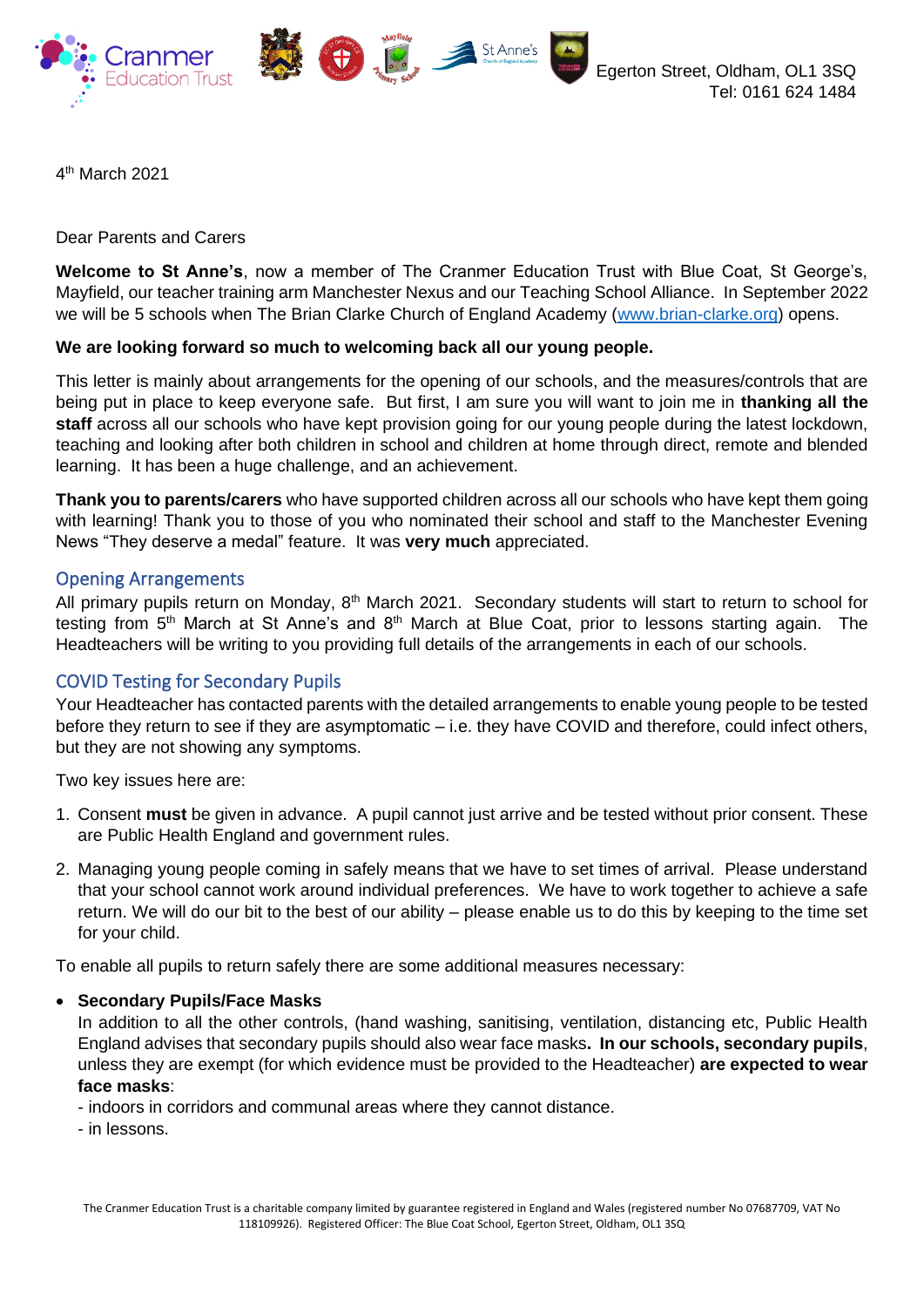

This is to further reduce the chance of someone catching the virus, which in this present form is now more contagious. Face masks are not required outside.

St Anne's

 $\sum_{i=1}^{n}$ 

**Please help us to help your children and our community** by backing the mask-wearing requirement with your son/daughter. Let them know that you support us, because this is what enables us to get everyone back and having more of a "normal" life; and the sooner transmission is stopped, because people are being really careful, including wearing face masks, the sooner we **can** return to our normal lives in full.

### • **Staff**

Staff working in schools are not a priority group for the vaccine. Therefore, they have to be careful. Staff will normally wear face masks in school in areas where they cannot maintain 2m distancing from pupils.

- **Primary pupils** are **not** advised to wear face masks.
- **All adult visitors to schools must** wear a mask when dropping off/collecting their child. As before, please do not congregate at the school gates or when accessing school. This just increases the risks of the virus spreading.

# GCSE and A-Level Grades

This year grades will be based on school assessments, based on the work your son/daughter has done during the school year so far and the work they will do from 8<sup>th</sup> March 2021.

Again, we need your support to encourage and help our young people to keep going with their education and learning. It has been (and continues to be) a very difficult time. But it will pass, and we are starting to see the light at the end of the tunnel. The main thing is to ensure our young people are ready for future progression. To have the best chances here they will need their grades, and what they have done and will do will feed directly into those grades.

Our schools will do their very best for our young people. Please help us by encouraging and supporting your young people to do their best as well.

We are all hoping that the next 4 weeks to Easter will be relatively straightforward in all 4 schools. Sadly, there will still be COVID cases where pupils and staff may be contacts and will need to self-isolate for 10 days. We know that it is going to happen to someone, but if we work together and all behave responsibly in and out of school, we can minimise that risk and enable all our young people to be able to enjoy their education.

The Trust verse for the year, from Psalm 62, 5-6, is really helpful. We all need a rock at times like this – to stand on, or just to cling to. The work of faith gives us hope for our children's future. And there are lots of positive messages happening.